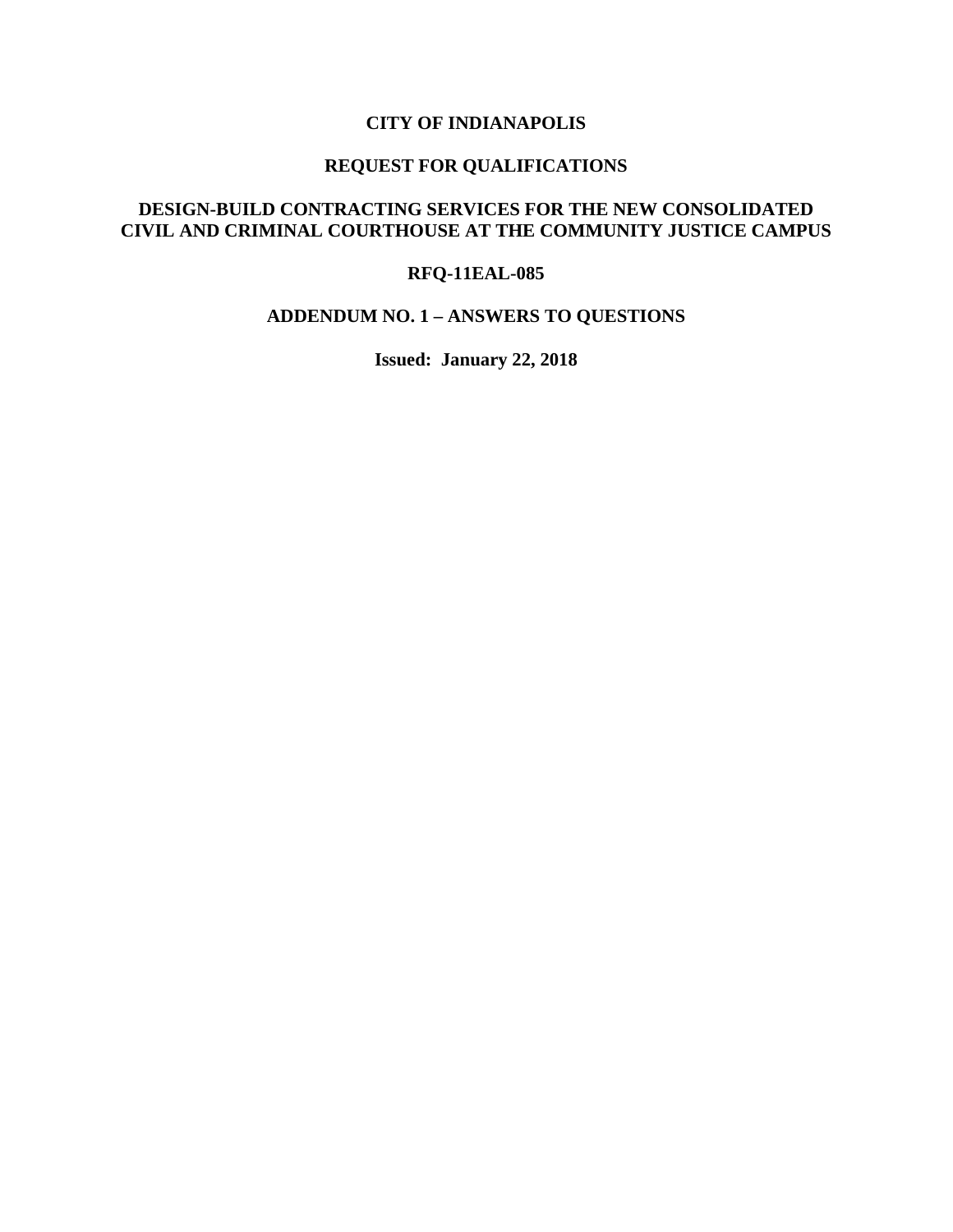**Question No. 1:** RFQ Section 3.4.2.2 (c) and RFQ Section 3.4.2.2 (d): With respect to the Team's plan for implementing an appropriate M/W/V/DO/BE plan for this project and the City's preference that Lead Design-Build Entities use confidentiality agreements rather than exclusivity agreements with Subcontractors, other than those performing Primary Design or Primary Construction Services. Is the intent for teams to include and present their intended Tier 1 M/W/V/DO/BE team members / partners as part of their response to the RFQ?

**Answer to Question No. 1:** Prospective Design-Builder's history of working with M/W/V/DO/BE firms and M/W/V/DO/BE implementation plan for the Courts Project will be evaluated as stated in the RFQ sections 3.4.2.1(c) and 3.4.2.2 (c). Additionally, Section 3.4.1.1 asks that you identify "any subcontractors proposed to hold subcontracts with the Lead Design-Build Entity for Primary Design Services." Therefore, it would be appropriate for a potential Team to identify Tier 1 M/W/V/DO/BE team members. With respect to the City's preference for confidentiality over exclusivity, in order to maximize participation on the Courts Project, the City prefers – but does not require – that Lead Design-Build Entities use teaming agreements or subcontracts that allow M/W/V/DO/BE firms to participate on other Teams. This can be accomplished by entering into a confidentiality agreement with such firms rather than exclusivity agreements prohibiting such firms from working with other Teams as a condition to working with them. This decision, however, is left to potential Design-Builders and Teams.

**Question No. 2:** RFQ Section 3.4.2.2 (d): In regards to diversity goals and XBE partners, please define "Primary Construction Services".

**Answer to Question No. 2:** See Answer to Question 1 for as it relates to XBE partners. Also, Exhibit A to the RFQ defines Primary Construction Services as Construction Services selfperformed by the Lead Design-Build Entity or one of its JV Members.

**Question No. 3:** RFQ Section 3.4.2.2 (e) (v): Please define "Lead Engineer". Is the City referring to civil engineer?

**Answer to Question No. 3:** The Lead Engineer merely means the prime engineering firm holding a direct subcontract with the Lead Design-Build Entity. If the Lead Design-Build Entity enters into separate subcontracts with each engineering discipline, then there may be no Lead Engineer and no need to identify such firm.

**Question No. 4:** Is it the City's intent to develop a Central Plant to service the Community Justice Campus? If so, is this included in the Consolidated Courthouse project?

**Answer to Question No. 4:** The City intends to develop a central plant for the CJC; however, it has not been determined whether it will be part of the Design Criteria Package for the Courts Project.

**Question No. 5:** Does the Lead Design/Build entity have to sign the PLA even if they do not plan to provide trade labor on the project?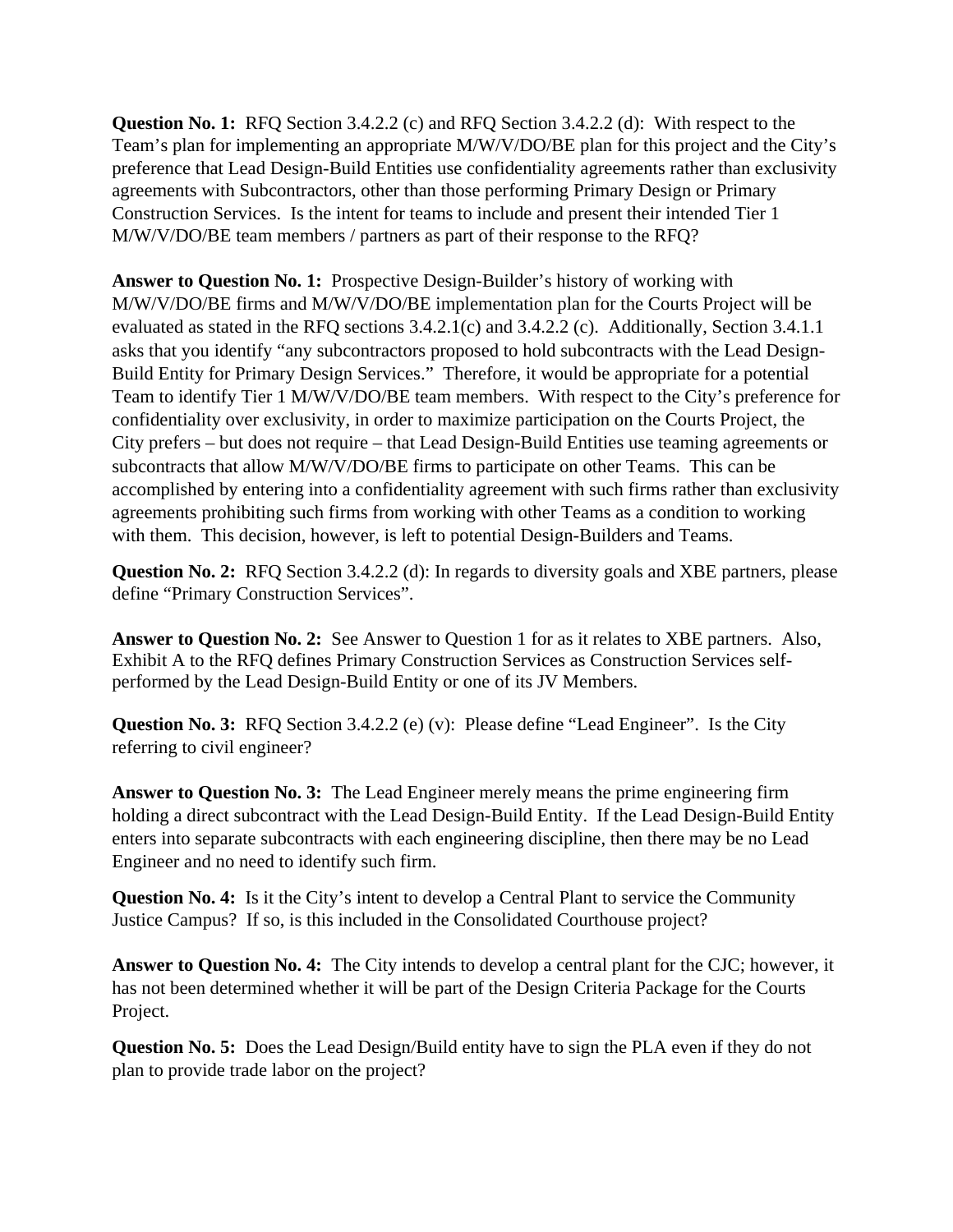**Answer to Question No. 5:** Short listed potential Design-Builders will be provided a copy of the applicable contract terms during the RFP phase.

**Question No. 6:** Will signing the PLA be a condition of the contract with the Lead Design/Build entity?

**Answer to Question No. 6:** Short listed potential Design-Builders will be provided a copy of the applicable contract terms during the RFP phase. Contract negotiations will be undertaken pursuant to the Design-Build Statute and other applicable law.

**Question No. 7:** Most XBE firms are not signatory to union labor agreements. Will XBEs be required to sign the PLA if they provide trade labor on the project?

**Answer to Question No. 7:** The City does not intend to enter into agreements with Subcontractors.

**Question No. 8:** Will there be wages set for trade labor under the PLA? If so, how will they be determined?

Answer to Question No. 8: The City will not be establishing a committee to set common wages in light of Indiana Code Section 5-16-7.2-5.

**Question No. 9:** Will trade workers be required to pay union dues under the PLA since Indiana is a right to work State?

**Answer to Question No. 9:** While the context of the question is unclear, the City notes that Indiana Code Chapter 22-6-6 prohibits private employers from requiring that its employees pay union dues.

**Question No. 10:** Will companies that are signatory to the PLA be subject to union labor policies or will their current employment policies prevail?

**Answer to Question No. 10:** The City is not in a position to speculate what is meant by all "union labor policies" or potential Team members' "current employment policies." The requirements for the Design-Builder are expected to be contained in the Design-Build Contract, which will be distributed with the RFP pursuant to the Design-Build Statute.

**Question No. 11:** Does the \$125,000,000 budget include FF&E, security, food service, IT and technology or are these outside of the stated budget?

**Answer to Question No. 11:** The City is sharing the preliminary budget figure pursuant to the Design-Build Statute, and it is intended to cover all Design Services and Construction Services for the Courts Project. This does not include FF&E. The City will provide additional scope of work information in the Design Criteria Package during the RFP process.

**Question No. 12:** Does the \$125,000,000 budget include soft costs, legal fees, bond cost, environmental remediation and other ancillary development costs related to the Courthouse Project?